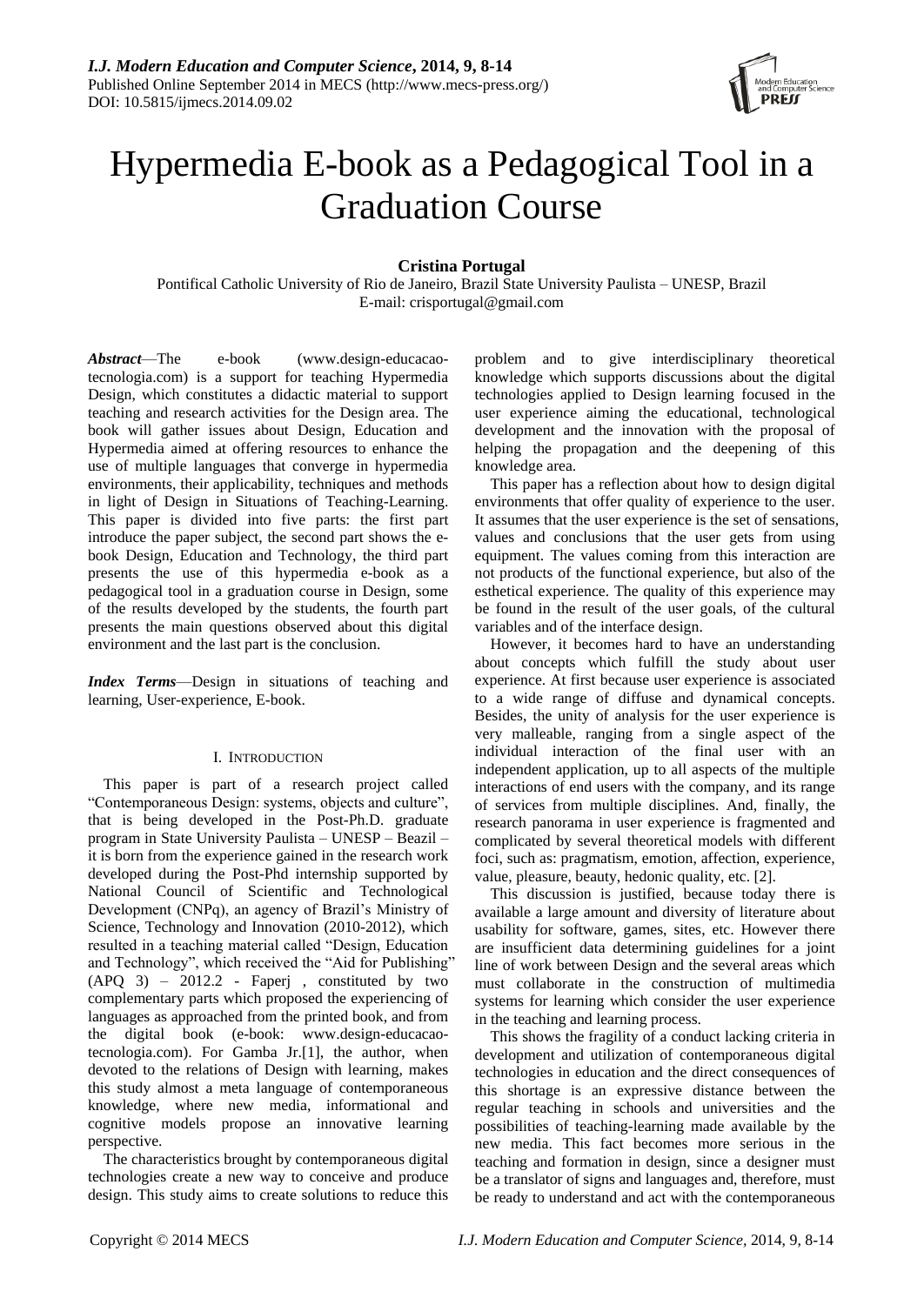technologies, present and disseminated by the systems and digital languages related to information and communication. If the teaching and formation in design does not allow the access, involvement and knowledge of those technologies in its primary base, which professionals and researchers are we forming for the next future?

This paper is divided into six parts: the first part introduce the paper subject, the second part presents a brief discussion about the concept of user experience, the third part shows the e-book Design, Education and Technology, the fourth part presents the use of this hypermedia e-book as a pedagogical tool in a graduation course in Design, some of the results developed by the students and arranged in the class group created in Facebook page, the fifth part presents the main questions observed about this digital environment and the last part is the conclusion.

#### II. DESIGN, EDUCATION AND TECHNOLOGY

In the words of Portugal and Couto [6], this study stems from experience accumulated over many years of work with schools and universities of Rio de Janeiro, which resulted in several objects designed as support for didactic activities developed by teachers and students of planning, projects and development courses offered by Arts & Design Department - Pontifical Catholic University of Rio de Janeiro, Brazil. (DAD/PUC-Rio)

Further according to the authors created in Interdisciplinary Laboratory of Design/Education – DAD PUC-Rio as a result of experiences related to Design in Education, 'Design in Situations of Teaching-Learning' is a line of research preferably inserted in the academic field and that agglutinates works where there is designer participation in projects geared towards Education at any level - Nursery, Elementary, High School, Higher and Advanced - as well as for studies and research related to the teaching of Design in the extra-university, technical, extension, undergraduate and graduate ambits. Its basic principle is to enhance the knowledge acquisition process through artifacts, environments and analog and digital systems. In this perspective, each Design solution represents the search for equilibrium between interests and needs of the teacher and student, as well as of educational institutions.

How the information is made available, transmitted and organized in learning environments implies a series of factors that shall contribute towards the teaching and learning process or not, altering relationships and implies interactions between teachers and students. Assuming that the work with the student of contemporary cannot be limited to the reading and writing process, but rather to an entire language acquisition job, in this study, we intend to address methods for the hearing impaired to acquire hypermedia language within a multisensory perspective.

This presented a project in the leading edge of the worldwide development of the Hypermedia Design area. It intends to provide theoretical and esthetic reflections on Hypermedia Design as well as to discuss the role of Design in the development of digital environments, with the intent to promote the enhancement and enrichment of the construction of legible communicative discourse in hypermedia systems, taking into account the concepts of a new time of connectivity, interactivity and nonlinear navigability.

The use of the digital environment (e-book) Design, Education and Technology during the teaching and formation in design, gives for Design students a hypermedia tool aiming to collaborate in the teachinglearning process. The contents which compose this version of the e-book are presented in a non-linear way, bringing theoretical and esthetic reflections about the role of Design in the development of Hypermedia environments. The text present in the book is supported by several pictures and bibliographic references. The item about information that complements the main texts must be highlighted. It offers a selection of books, sites, games, videos and apps which stimulate the book user to go deeper in each particular theme.

The e-book content contemplates themes such as: color, typography, image, accessibility, usability, cognition, interaction, materiality, process, technology, reception. Those are some of the questions necessarily involved in the interface between human and physical reality. For Gamba Jr. [2], this is where is founded the challenge and value of Design. The author Cristina Portugal faces this complexity with the systematization needed for keeping the projectual method. Today it is possible to really elaborate a knowledge that allows to coincide, overlap, or to put in dialogue knowledge areas normally set apart by culture, but generously amalgamated by Design.

Thus, in order to analyze the use of this e-book as a contemporaneous pedagogical tool in the area of Design, workshops about the theme were developed in seven classes of the third period of the graduation course in Design. Each class went through three stages during the e-book evaluation, which will be presented below.

In the first stage the e-book was presented as a supporting tool to Design teaching with the updated content of the class using the e-book – Module Color – a video was played with basic concepts about color and theoretical concepts about hue, value, saturation using the digital environment Design, Education and Technology.

The content of the e-book to be made available in each module can be seen in the figure 1 below:



Fig. 2: E-books themes f Portugal and Couto [6]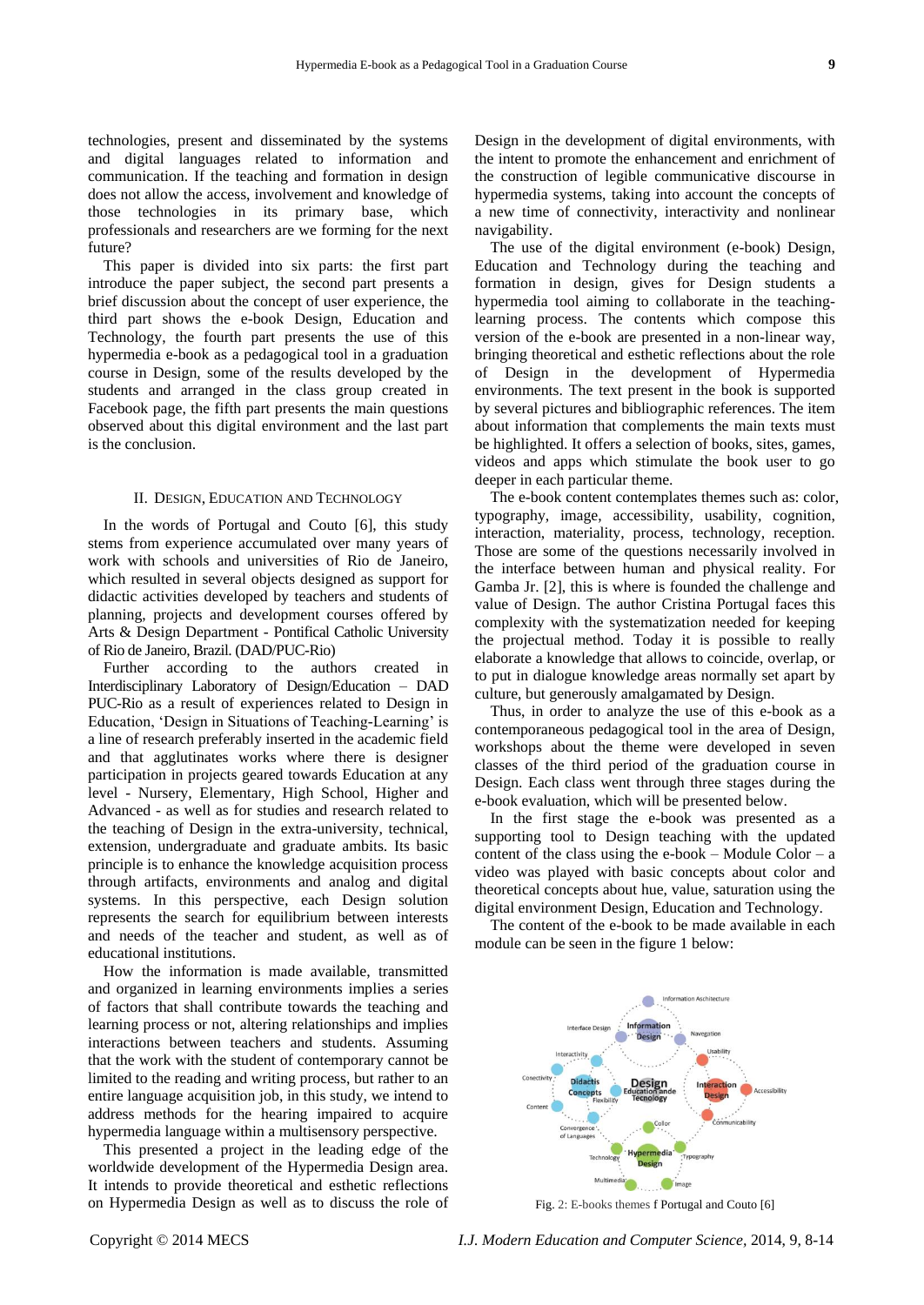Each theme of the e-book's content was developed on topics and sub topics will be presented as an example the theme Hypermedia Design –topic color and the sub topics. Color content; introduction; Hue (CMYK subtractive color; RGB additive color.; chromatic harmony); Saturation (Chroma); Value; contrast; Syntax and Relationships (Syntax and taxonomic relationships semantic relations); bibliography; Learn more/Sites/Applications

Below will be shown some of the screens for the first theme, already developed – Hypermedia Design/ Color. Fig, 2 and 3.



Fig, 2: Home page of the e0book Design, Education, and Technology by Portugal [7]



Fig.. 3: Screns from hte e0book Design, Education, and Technology by Portugal [7]



Fig. 4: Screns from hte e0book Design, Education, and Technology by Portugal [7]

## III. THE ACTIVITY

The activity of this class was based in content learned by the students; they had to create a line of products (chocolate truffles). Each student in a group should develop a truffle respecting the Design style determined by the group, and the shape and colors should be in accordance with the goal and target group of the project.

For development of the line of truffles the students had to relate color with – flavor – aspect/shape – goal/target public – project resources. Each student should create a truffle using modeling clay according to criteria defined by the group. The access to contents in the e-book is open for research or for solving questions. At the end, the truffles developed by each student should be adequate in order to create a truffle line.

Some of the results developed by the students and arranged in the class group created in Facebook page.

*Theme:* Classical Music

*Project Name:* Symphony of Emotions

*Members:* Alena Miklos, Nelson Donato, Tatiana Moniz *Objective:* Make a collection of delicious and refined bonbons, which reminds the consumer about feelings and classical music, being the ideal gift to people who considers themselves lovers of chocolate and music. Target Audience: Adults and lovers of classical music in general.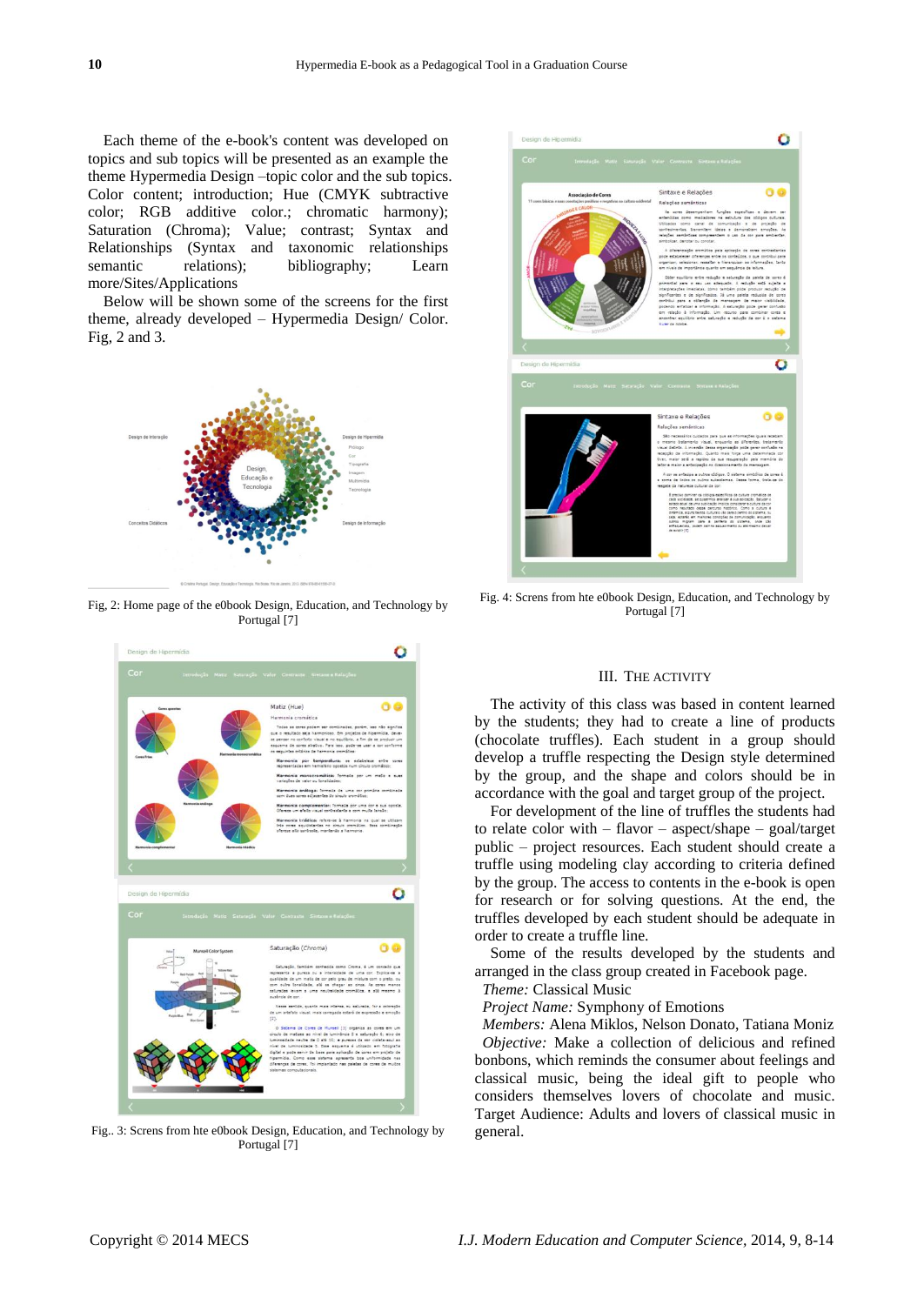*Planning:* First we separated feelings in three "types": Strong Feelings, like love, passion, anger etc; Soft Feelings, like fondness, happiness, harmony etc; and Calm/Sad Feelings, like melancholy, peacefulness, sadness etc. After this, we chose the colors that would be used to make the bonbons based on these feelings, and already thinking about the music that could represent them. The first of them (Top Left) stands for the Voices of Spring Waltz and Soft Feelings. This way, we chose "white chocolate" for the base, as well as pastel colors and a gentle spiral coming out of its center, representing the softness and fluidity that we feel when we are happy. The second (Top Right) represents the Habanera Aria, from the Opera Carmen, and Strong Feelings. Therefore, we opted for a "darker chocolate" for the base and hot colors, standing for the strenght of passion and anger. We also opted for those colors and elements (the rose and the "Torero's spears") to remind even more about the music and the duality of these feelings. The third (Bottom) represents the Swan Lake Waltz and Calm/Sad Feelings. We chose "Milk Chocolate" as the base and the color blue because it remebers about sadness, but at the same time, calmness. The Blue-Light Blue "braid" shows the mix of these two types of feelings, which can be felt both in the waltz as throughout the ballet. Result: The bonbons ended being able to represent the musics and feelings chosen pretty well. Furthermore, we were able to make them "fit", creating a heart shape with the help of a black background with the same shape. (written buy: Alena Miklos, Nelson Donato, Tatiana Moniz).



Fig. 5: Symphony of Emotions

The activity results should be describing in Facebook page aimed that all students from the class could see the project of the others students. The e-book could be consulted to search information about color as Hue (CMYK) - subtractive color; RGB – additive color; chromatic harmony), chroma, value, contrast, syntax and relations (syntax and taxonomic relationships, semantic relations or others informations necessary to do the activity during the class. Also the students could access the e-book page that's calls "learn more" that can help them using the colors.



Fig. 6: Symphony of Emotions in Facebook page

*Theme:* Domestic and sexual violence against women



Fig. 7: Till death do us part

#### *Title:* Till death do us part

*Students:* Mauricio Einhorn, Guilherme Moyna and Luma Rodrigues

*Objectives:* Impact and warn people about the problem of domestic violence against women, aiming to increase complaints. Target: Adults and young people who have had or who have never had contact with women in situations of violence.

*Planning:* Before making the line of chocolates in question, we wrote keywords to be our guide: woman, aggression, injuries, victim, rape. Then, from such concepts, we drew sketches of possible candies on paper. The experimental ideas were, among others, a woman lying on a platter with an apple in her mouth, a woman's deformed face, the female symbol of Venus being pierced by a bullet, a woman tied on a cutting board, the female pictogram commonly used to identify public toilets looking like a corpse on the ground. We decided that all of the candies should be made with bitter chocolate and have their filling in red color, a little bit acid, in order to symbolize the painful and unpleasant nature of this kind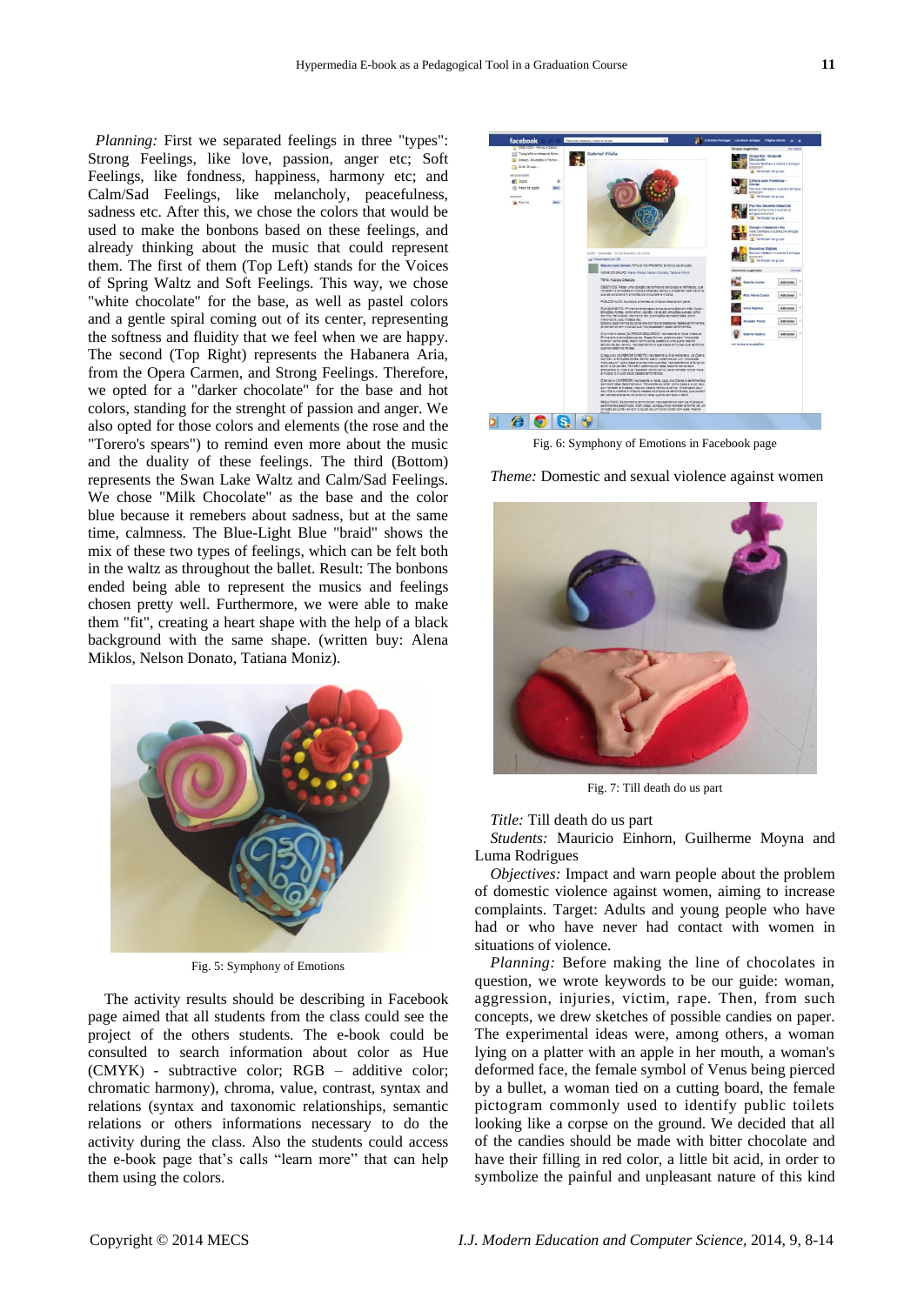of crime (through the tasting of the candies). About the color palette, as an element of cohesion, we chose to use pink or similar colors on all chocolates, alludind to the feminine and we also chose to use colors which could create the sensation of anguish and death, such as red and black.

*Result:* We reached three final products of the line of chocolates: a purple half-sphere alluding to a black eye, with details of cilia and a tear in blue; a black parallelepiped to represent a grave and, over it, the feminine symbol of Venus in pink, with the circumference over the parallelepiped and the cross bending in 90º with it, sugesting a form of tombstone and here there's a kind of intertextuality with a certain artwork of the brazilian cartoonist Latuff; a feminine torn underwear in light pink over a red plan, suggesting sexual violation and bleeding. (written buy: Mauricio Einhorn, Guilherme Moyna and Luma Rodrigues).



Fig. 8: Till death do us part in Facebook page

In the second stage the e-book Design, Education and Technology of Cristina Portugal – Module Color – is presented, aiming to make available for the student a material for theoretical study and strategies to allow the access to several experiences in the use of color. For development of activities, the stages followed were:

- 1. Expository class with visual resources about color theory.
- 2. Experiences with chromatic harmonies from primary colors.
- 3. Formation of groups Brainstorm with the goal of representing, by chromatic harmony criteria, the theme defined by the students.
- 4. Selection of one criteria of chromatic harmony and creation of a color palette communicating the project theme (objective and target public).
- 5. Development of layouts of a color composition representing the project theme of each group. The composition created should be brought in the next class, specifying contents learned during the class and which re-sources of the e-book were used for deepening the theme.



Fig. 9: Studentes ctivities in classroom

In the third stage the e-book Design, Education and Technology of Cristina Portu-gal [6] – Module Color – is presented, aiming to work with the students the taxonomic and semantic relations. In this class were discussed the taxonomic relations about the use of color to organize, prioritize and highlight information, also enabling other applications, such as creating perception plans, directing and/or masking the reading, as well as treating the semantic relations of color which comprise its use for acclimatize, symbolize, denote or connote.

The digital resources available in the e-book during the class were video (Beau Lotto: Optical illusions show how we see), images and links for deepening the theme. As an activity for this class a brainstorm was performed aiming to represent, by taxonomic and/or semantic relationships of color with project theme. The proposed activity was to develop a poster about the project theme that the students should have been developing in the discipline "project 3", considering that the color may be considered an information every time that its application is responsible by organizing and prioritizing data or when it can attribute some meaning, in other words, acting individually or integrated and dependent of other elements. The result expected from this exercise is the possibility of communication by color and other graphical resources of each group's project theme.

#### IV. MAIN QUESTIONS OBSERVED

Main questions observed in interviews with students during observations collected from students of the graduation course in Design about using the e-book Design, Education and Technology of Cristina Portugal as a teaching resource for the teaching-learning of Design.

#### *Main questions observed*

*About number of accesses:* Most of students accessed hypermedia from 0 until several times;

Generally, the accesses were related with three factors: performing active ties, individual learning process and ease of access during class.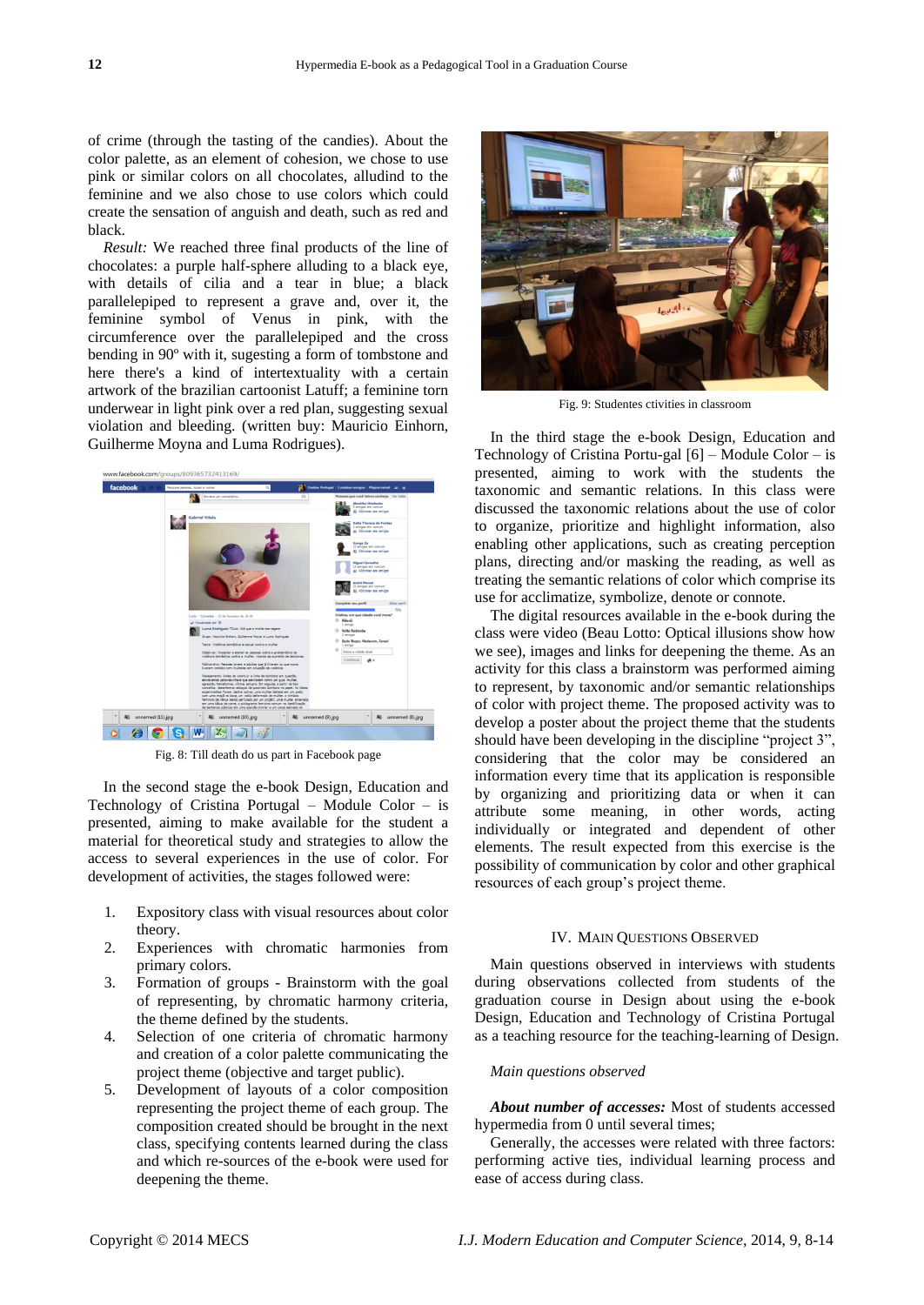*Availability of information:* The Wi-Fi network available, in classrooms, collaborated both during presenting the content of e-book Design, Education and Technology as well as during the development of activities, because the students with their laptops, tablets and smartphones could use the available resources such as videos, links, e-book sites easing the search of contents needed for development of tasks.

Among the mostly mentioned contents were the ones related to the development of activities; such as developing the color palette for building the boards for presenting the works.

Some students identified that the videos played in classroom and then posted on Facebook contributed for the learning about color content. It was observed that videos posted in Facebook were viewed by a large majority of students in each class.

*About readability:* Almost all students considered the e-book text as readable in their personal computers; however when exposed via data-show in classroom it was necessary to magnify them, so that the students could read.

Association between readability and amount of text was a favorable item, because the students considered the contents as knowledge pills that could be deepened in the e-book itself, as well as in references made available on the field "Learn more".

*Content organization:* A large part of students understood the organization of color contents. They considered that the e-book content, as a whole, eased the development of tasks, since the e-book offered theoretical and aesthetic concepts about the Design field as a whole.

*Text language used:* Consistent information.

The volume of text on screen was considered large for some students.

Considered to be adequate to the use context;

Good receptivity from students to the use of images as examples of content and, specially, videos.

*Features found while navigating:* Students considered easy to navigate the system and find the links on the landing page; some have difficulty in finding the link for the landing page.

The menu and advance/return buttons were mentioned as easier to use navigation tools.

*Association between media resources:* Generally, perceived as adequate by students;

The most celebrated association by students was between text and video, image and text, perceived as fundamental for understanding the context.

*Navigation path and completeness of search results:* Some students have difficulty identifying the navigation tools; such as the icon for bibliography and the one for "Learn more".

Generally, opening modules in new tabs caused confusion in students;

The field "Learn more" was considered as important by students for deepening the content, however many did not use it by lack of time.

Generally the e-book content highlight was the clarity

in organization and presentation of contents, simplicity and easiness of navigation, consistent presentation of information.

#### V. CONCLUSIONS

To finish, when analyzing a hypermedia pedagogical tool it was verified that regarding usability, the experience is normally defined considering the ease of use. However, the experience encompasses more than only function and flow, but the understanding compiled through all senses. For Shedroff [8], the user experience is about the global, general or specific experience that a user, customer or member of the public has with a product, service or event.

According to Couto [9], in today's society, full of changes, the need of reevaluating teaching practices is pressing, leaving aside traditional methodologies. In order to that, the new trends and the use of innovative material must be considered. In this sense, the e-book of Cristina Portugal constitutes an invaluable source of research.

Teaching demands research. There is no teaching without research and research without teaching. Teaching demands critical reflection about practice. That is why, in the permanent formation of the teacher, the key moment is the critical reflection about the practice. It is by thinking critically of the practice of today or yesterday that the next practice can be improved [10].

#### **REFERENCES**

- [1] Gamba Jr. 4º capa. In: Portugal, C. Design, Educação e Tecnologia. Rio de Janeiro: Rio Books, (2013).
- [2] Law, E et al. Understanding, Scoping and Defining User Experience: A Survey Approach. In: Conference on Human Factors un Computing Systems, 2009, Boston. Proceedings... New York: ACM Digital Library, (2009), p. 719-728.
- [3] Csikszentmihalyi, M. Flow: The Psychology of Optimal Experience. New York: Harper Perennial, (1991).
- [4] Associação Brasileira de Normas Técnicas. CEE 126: ergonomia da interação humano-sistema – Parte 210: Projeto centrado no ser humano para sistemas interativos.  $[S.1.1]$ , (2011). <http://www.faberludens.com.br/files/ABNT\_NBR\_ISO\_9 241-210\_2011.pdf>. Access jul. 13, (2013).
- [5] Revange. M. The User Experience Wheel b (2007). http://userexperienceproject.blogspot.com.br/2007/04/userexperience-wheel.html. Access January, 30, (2014).
- [6] Portugal, C; Couto, R. M. S. Educational Suport for Hypermedia Design. International Journal of Modern Education and Computer Science, v. 4, p. 9-16, 2012.
- [7] Portugal, C. Design, Educação e Tecnologia (onlibe). Rio de Janeiro: Rio Books, (2013); <http://www.designeducacao-tecnologia.com/index.html> Access jul. 30, 2013.
- [8] Shedroff, N. An Evolving Glossary of Experience Design. [<http://www.nathan.com/ed/glossary/index.html>](http://www.nathan.com/ed/glossary/index.html). Acces Jan. 20, (2014).
- [9] Couto, R. Prefácio. In: Portugal, C. Design, Educação e Tecnologia. Rio de Janeiro: Rio Books, (2013);
- [10] Freire, P. Pedagogia da Autonomia. São Paulo: Paz e Terra, 1996.